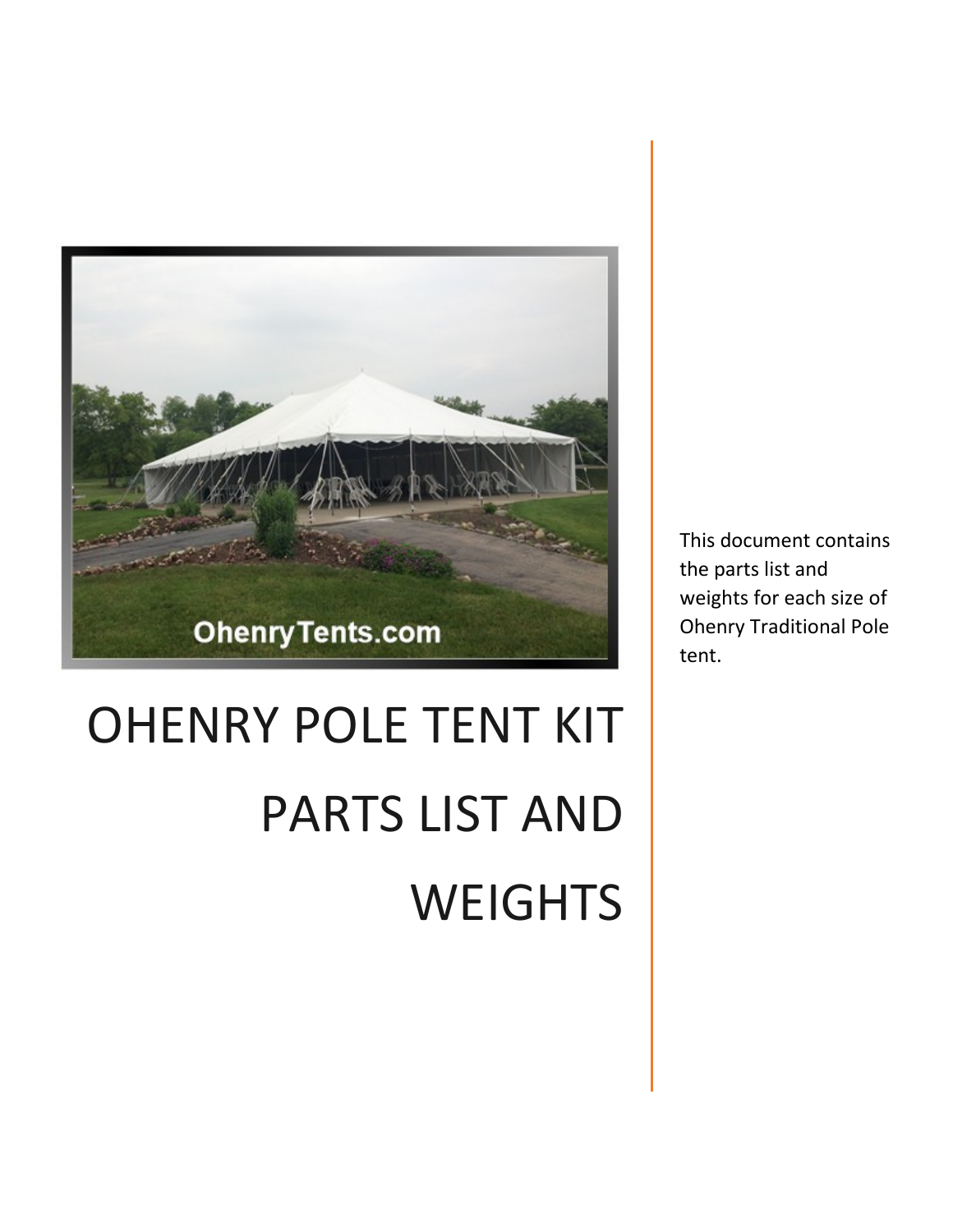# 20'x20' Ohenry Pole Tent!

20x20 Pole Tent Top & hardware kit (no walls). Kit includes:20x20 tent top, 8-side poles, 1-12' center pole, and 12-24" stakes Shipping weight = 230 LBS (excluding sidewalls)

20'x30' Ohenry Pole Tent!

20'x30' Pole Tent Top & hardware kit (no walls). Kit includes: tent top, 10-side poles, 2-12' center poles, and 14-24" stakes Shipping weight = 295 LBS (excluding sidewalls)

20'x40' Ohenry Pole Tent!

20x40 Pole Tent Top & hardware kit (no walls). Kit includes: 20x40 Pole Tent top, 12-side poles, 2-12' center pole, and 16-30" stakes Shipping weight = 405 LBS (excluding sidewalls)

30'x30' Ohenry Pole Tent!

30'x30' pole tent Top & hardware kit (no walls). Kit includes:30'x30' pole tent top (2-sections), 16-side poles, 2-17' center poles, and 20-30" stakes. Shipping weight = 523 LBS (excluding sidewalls)

30'x50' Ohenry Pole Tent!

30'x50' pole tent Top & hardware kit (no walls). Kit includes: 30'x50' pole tent top (3-sections), 20-side poles, 2-17' center pole, and 24-30" stakes Shipping weight = 724 LBS (excluding sidewalls) The tent listed is our STANDARD model. A WIND model is also available which is designed with more poles and stakes for windy conditions. Please call for details.

30'x70' Ohenry Pole Tent!

30'x70' pole tent Top & hardware kit (no walls). Kit includes: 30'x70' pole tent top (4-sections), 24-side poles, 3-17' center pole, and 28-30" stakes Shipping weight = 925 LBS (excluding sidewalls) The tent listed is our STANDARD model. A WIND model is also available which is designed with more poles and stakes for windy conditions. Please call for details.

### 30'x90' Ohenry Pole Tent!

30'x90' pole tent Top & hardware kit (no walls). Kit includes: 30'x90' pole tent top (5-sections), 28-side poles, 4-17' center pole, and 32-30" stakes Shipping weight = 1126 BS (excluding sidewalls) The tent listed is our STANDARD model. A WIND model is also available which is designed with more poles and stakes for windy conditions. Please call for details.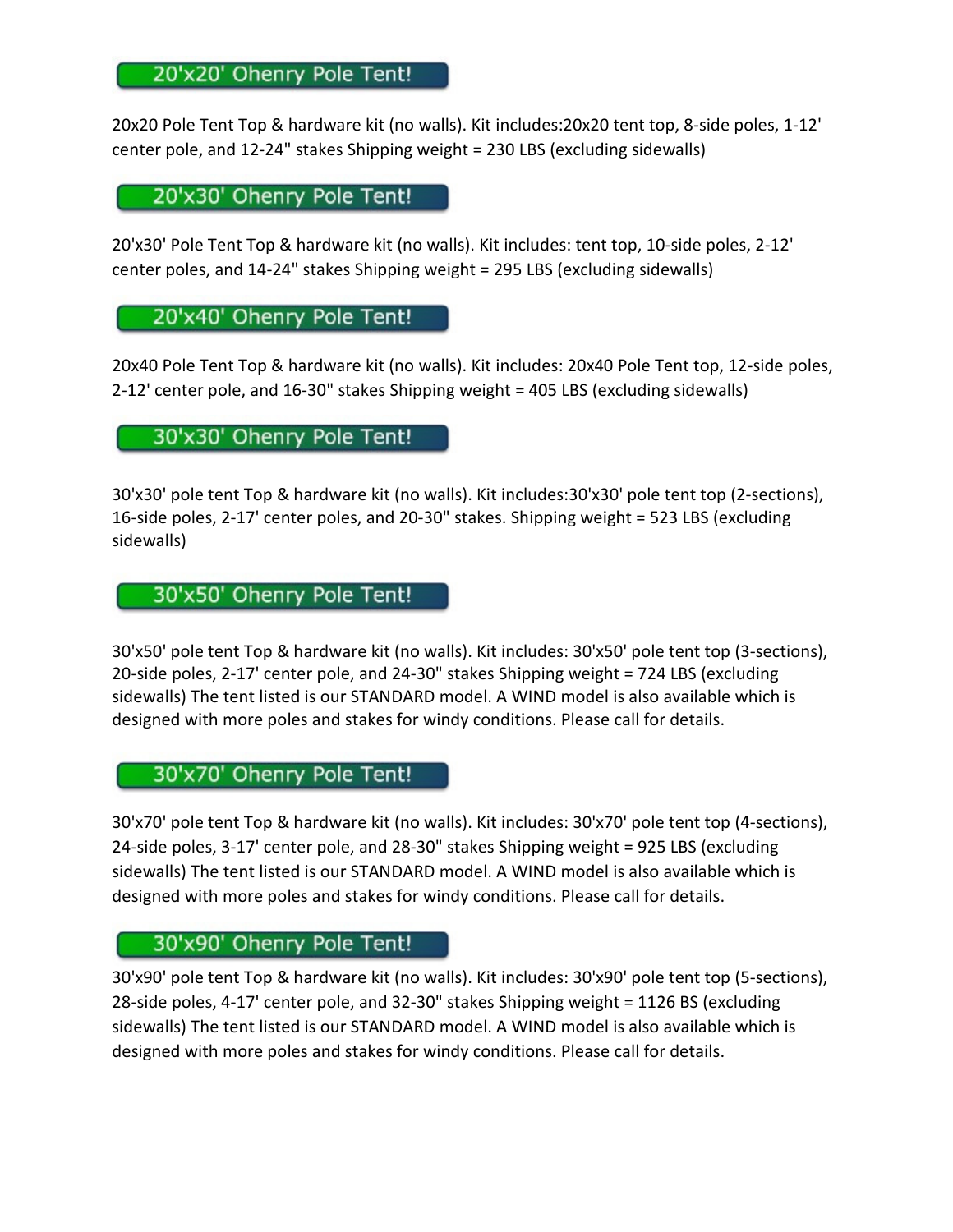# 30'x110' Ohenry Pole Tent!

30'x110' pole tent Top & hardware kit (no walls). Kit includes: 30'x110' pole tent top (6 sections), 32-side poles, 5-17' center pole, and 36-30" stakes Shipping weight = 1206 LBS (excluding sidewalls) The tent listed is our STANDARD model. A WIND model is also available which is designed with more poles and stakes for windy conditions. Please call for details.

## 30'x130' Ohenry Pole Tent!

30'x130' pole tent Top & hardware kit (no walls). Kit includes: 30'x130' pole tent top (7 sections), 36-side poles, 6-17' center pole, and 40-30" stakes Shipping weight = 11292 LBS (excluding sidewalls) The tent listed is our STANDARD model. A WIND model is also available which is designed with more poles and stakes for windy conditions. Please call for details.

#### 40' x 40' Pole Tent!

40'x40' pole tent Top & hardware kit (no walls). Kit includes: 40'x40' pole tent top (2-sections), 16-side poles, 1-17' center pole, and 20-30" stakes Shipping weight = 619 LBS (excluding sidewalls) The tent listed is our STANDARD model. A WIND model is also available which is designed with more poles and stakes for windy conditions. Please call for details.

# 40' x 60' Pole Tent!

40'x60' pole tent Top & hardware kit (no walls). Kit includes: 40'x60' pole tent top (3-sections), 20-side poles, 2-17' center pole, and 24-30" stakes Shipping weight = 837 LBS (excluding sidewalls) The tent listed is our STANDARD model. A WIND model is also available which is designed with more poles and stakes for windy conditions. Please call for details.

## 40'x80' Ohenry Pole Tent!

40'x80' pole tent Top & hardware kit (no walls). Kit includes: 40'x80' pole tent top (4-sections), 24-side poles, 3-17' center pole, and 28-30" stakes Shipping weight = 1055 LBS (excluding sidewalls) The tent listed is our STANDARD model. A WIND model is also available which is designed with more poles and stakes for windy conditions. Please call for details.

# 40' x 100' Pole Tent!

40'x100' pole tent Top & hardware kit (no walls). Kit includes: 40'x100' pole tent top (5 sections), 28-side poles, 4-17' center pole, and 32-30" stakes Shipping weight = 1273 LBS (excluding sidewalls) The tent listed is our STANDARD model. A WIND model is also available which is designed with more poles and stakes for windy conditions. Please call for details.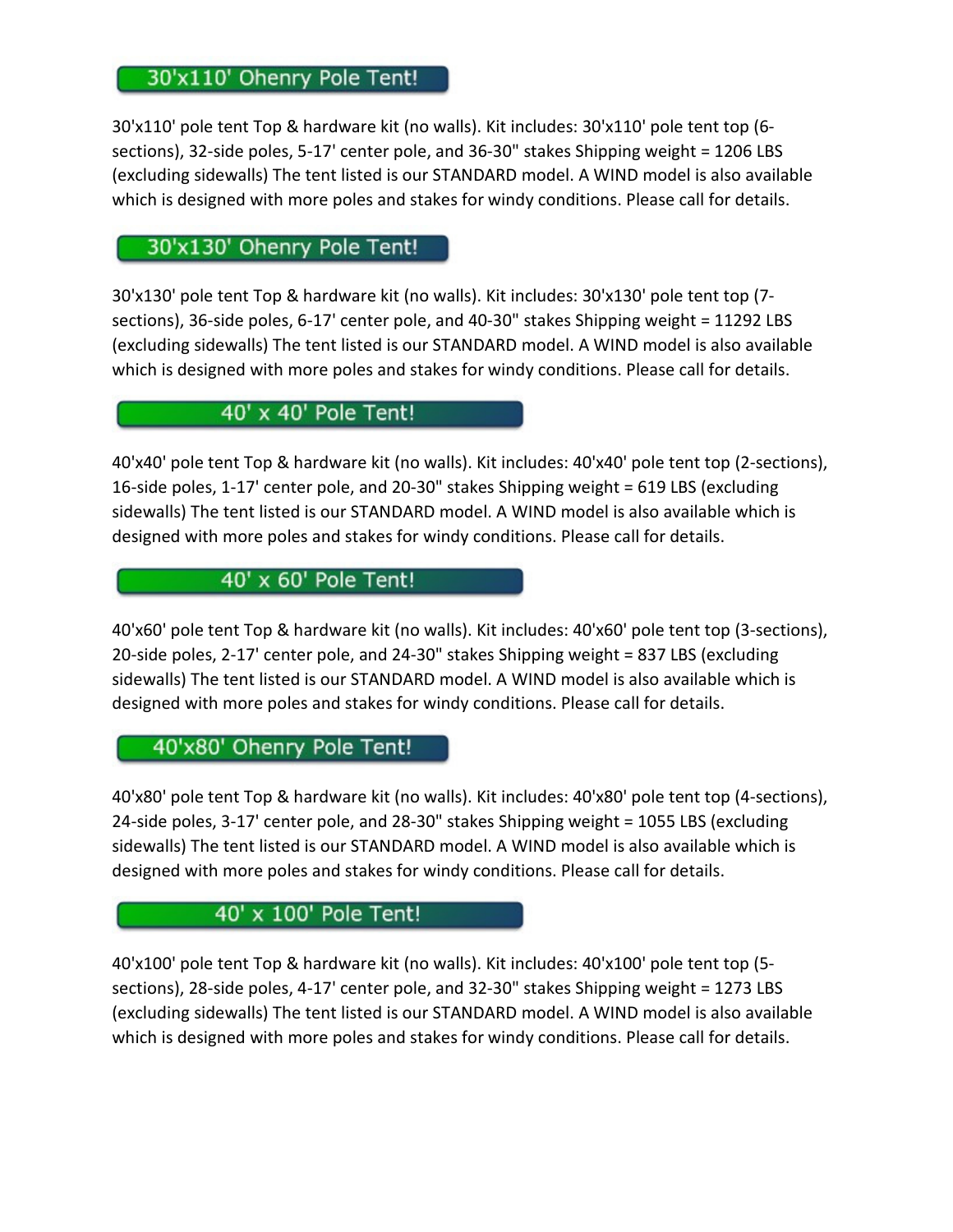# 40' x 120' Pole Tent!

40'x120' pole tent Top & hardware kit (no walls). Kit includes: 40'x120' pole tent top (6 sections), 32-side poles, 3-17' center pole, and 36-30" stakes Shipping weight = 1541 LBS (excluding sidewalls) The tent listed is our STANDARD model. A WIND model is also available which is designed with more poles and stakes for windy conditions. Please call for details.

## 40'x140' Ohenry Pole Tent!

40'x140' pole tent Top & hardware kit (no walls). Kit includes: 40'x140' pole tent top (7 sections), 36-side poles, 6-17' center pole, and 40-30" stakes Shipping weight = 2192 LBS (excluding sidewalls) The tent listed is our STANDARD model. A WIND model is also available which is designed with more poles and stakes for windy conditions. Please call for details.

## 40'x160' Ohenry Pole Tent!

40'x160' pole tent Top & hardware kit (no walls). Kit includes: 40'x160' pole tent top (8 sections), 40-side poles, 7-17' center pole, and 44-30" stakes Shipping weight = 1977 LBS (excluding sidewalls) The tent listed is our STANDARD model. A WIND model is also available which is designed with more poles and stakes for windy conditions. Please call for details

# 40'x180' Ohenry Pole Tent!

40'x180' pole tent Top & hardware kit (no walls). Kit includes: 40'x180' pole tent top (9 sections), 44-side poles, 8-17' center pole, and 48-30" stakes Shipping weight = 2330 LBS (excluding sidewalls) The tent listed is our STANDARD model. A WIND model is also available which is designed with more poles and stakes for windy conditions. Please call for details.

## 40'x200' Ohenry Pole Tent!

40'x200' pole tent Top & hardware kit (no walls). Kit includes: 40'x200' pole tent top (10 sections), 48-side poles, 9-17' center pole, and 52-30" stakes Shipping weight = 2413 LBS (excluding sidewalls) The tent listed is our STANDARD model. A WIND model is also available which is designed with more poles and stakes for windy conditions. Please call for details

#### 40'x220' Ohenry Pole Tent!

40'x220' pole tent Top & hardware kit (no walls). Kit includes: 40'x220' pole tent top (11 sections), 52-side poles, 10-17' center pole, and 56-30" stakes Shipping weight = 2575 LBS (excluding sidewalls) The tent listed is our STANDARD model. A WIND model is also available which is designed with more poles and stakes for windy conditions. Please call for details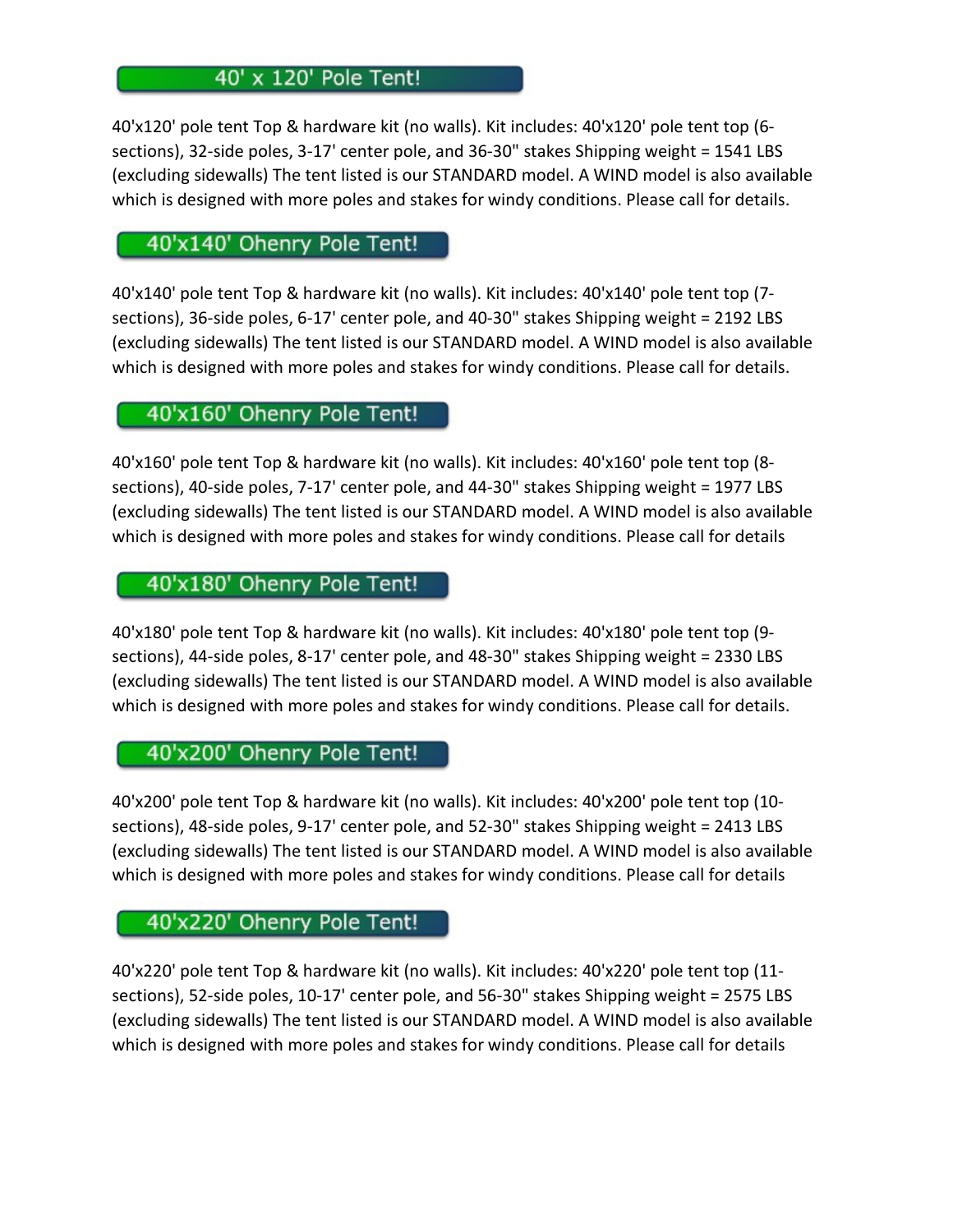# 50'x50' Ohenry Pole Tent!

50'x50' pole tent Top & hardware kit (no walls). Kit includes: 50'x50' pole tent top (2-sections), 32-side poles, 1-18' center pole, and 36-30" stakes Shipping weight = 983 LBS (excluding sidewalls)

# 50'x80' Ohenry Pole Tent!

50'x80' pole tent Top & hardware kit (no walls). Kit includes: 50'x80' pole tent top (3-sections), 44-side poles, 2-18' center pole, and 48-30" stakes Shipping weight = 1420 LBS (excluding sidewalls)

## 50'x110' Ohenry Pole Tent!

50'x110' pole tent Top & hardware kit (no walls). Kit includes: 50'x110' pole tent top (4 sections), 56-side poles, 3-18' center pole, and 60-30" stakes Shipping weight = 1711 LBS (excluding sidewalls)

## 60'x60' Ohenry Pole Tent!

60'x60' Top & hardware kit (no walls). Kit includes: 60'x60' pole tent top (2-sections), 40-side poles, 2-21' center poles, 4-14' Quarter poles, and 44-42" stakes Shipping weight = 1488 LBS (excluding sidewalls)

## 60' x 90' Pole Tent!

60'x90' Top & hardware kit (no walls). Kit includes: 60'x90' pole tent top (3-sections), 52-side poles, 2-21' center poles, 4-14' Quarter poles, 2-17' quarter poles and 56-42" stakes Shipping weight = 2125 LBS (excluding sidewalls)

## 60' x 120' Pole Tent!

60'x120' Top & hardware kit (no walls). Kit includes: 60'x120' pole tent top (4-sections), 64-side poles, 3-21' center poles, 4-14' Quarter poles, 4-17' quarter poles and 68-42" stakes Shipping weight = 2712 LBS (excluding sidewalls)

## 60' x 150' Pole Tent!

60'x150' Top & hardware kit (no walls). Kit includes: 60'x150' pole tent top (5-sections), 76-side poles, 4-21' center poles, 4-14' Quarter poles, 6-17' quarter poles and 80-42" stakes Shipping weight = 1384 LBS (excluding sidewalls)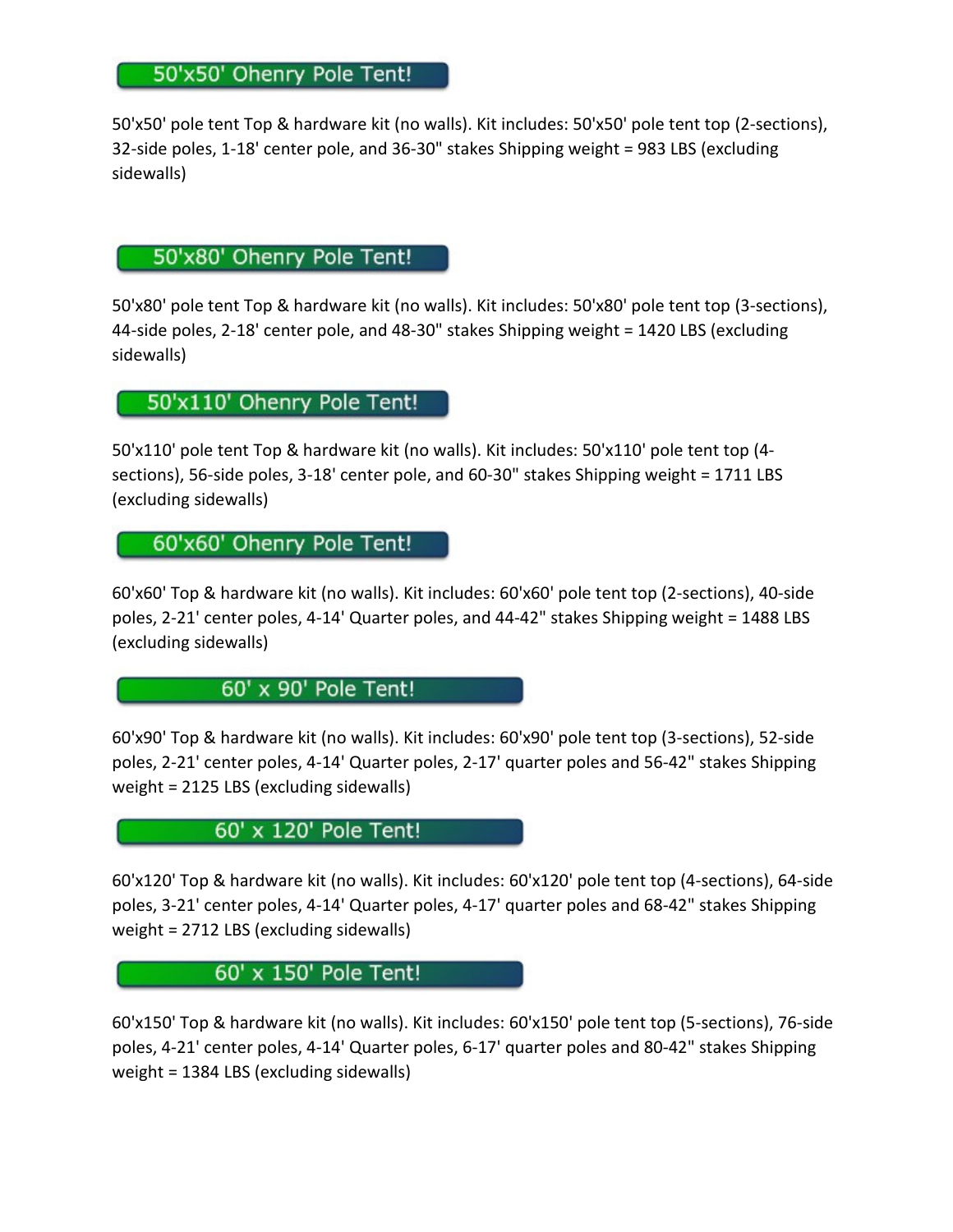# 60' x 180' Pole Tent!

60'x180' Top & hardware kit (no walls). Kit includes: 60'x180' pole tent top (6-sections), 88-side poles, 5-21' center poles, 4-14' Quarter poles, 8-17' quarter poles and 92-42" stakes Shipping weight = 3936 LBS (excluding sidewalls)

60'x210' Ohenry Pole Tent!

60'x210' Top & hardware kit (no walls). Kit includes: 60'x210' pole tent top (7-sections), 100 side poles, 6-21' center poles, 4-14' Quarter poles, 10-17' quarter poles and 104-42" stakes Shipping weight = 4523 LBS (excluding sidewalls)

60'x240' Ohenry Pole Tent!

60'x240' Top & hardware kit (no walls). Kit includes: 60'x240' pole tent top (8-sections), 112 side poles, 7-21' center poles, 4-14' Quarter poles, 12-17' quarter poles and 116-42" stakes Shipping weight = 5110 LBS (excluding sidewalls)

60'x270' Ohenry Pole Tent!

60'x270' Top & hardware kit (no walls). Kit includes: 60'x270' pole tent top (9-sections), 124 side poles, 8-21' center poles, 4-14' Quarter poles, 14-17' quarter poles and 128-42" stakes Shipping weight = 5747 LBS (excluding sidewalls)

60' x 300' Pole Tent!

60'x300' Top & hardware kit (no walls). Kit includes: 60'x300' pole tent top (10-sections), 136 side poles, 9-21' center poles, 4-14' Quarter poles, 16-17' quarter poles and 140-42" stakes Shipping weight = 6334 LBS (excluding sidewalls)

70'x70' Ohenry Pole Tent!

70'x70' Top & hardware kit (no walls). Kit includes: 70'x70' pole tent top (2-sections), 48-side poles, 1-24' center poles, 4-14' Quarter poles, and 52-42" stakes Shipping weight = 1897 LBS (excluding sidewalls)

## 70'x100' Ohenry Pole Tent!

70'x100' Top & hardware kit (no walls). Kit includes: 70'x100' pole tent top (3-sections), 60-side poles, 2-24' center poles, 4-14' Quarter poles, 2-17' quarter poles and 64-42" stakes Shipping weight = 2670 LBS (excluding sidewalls)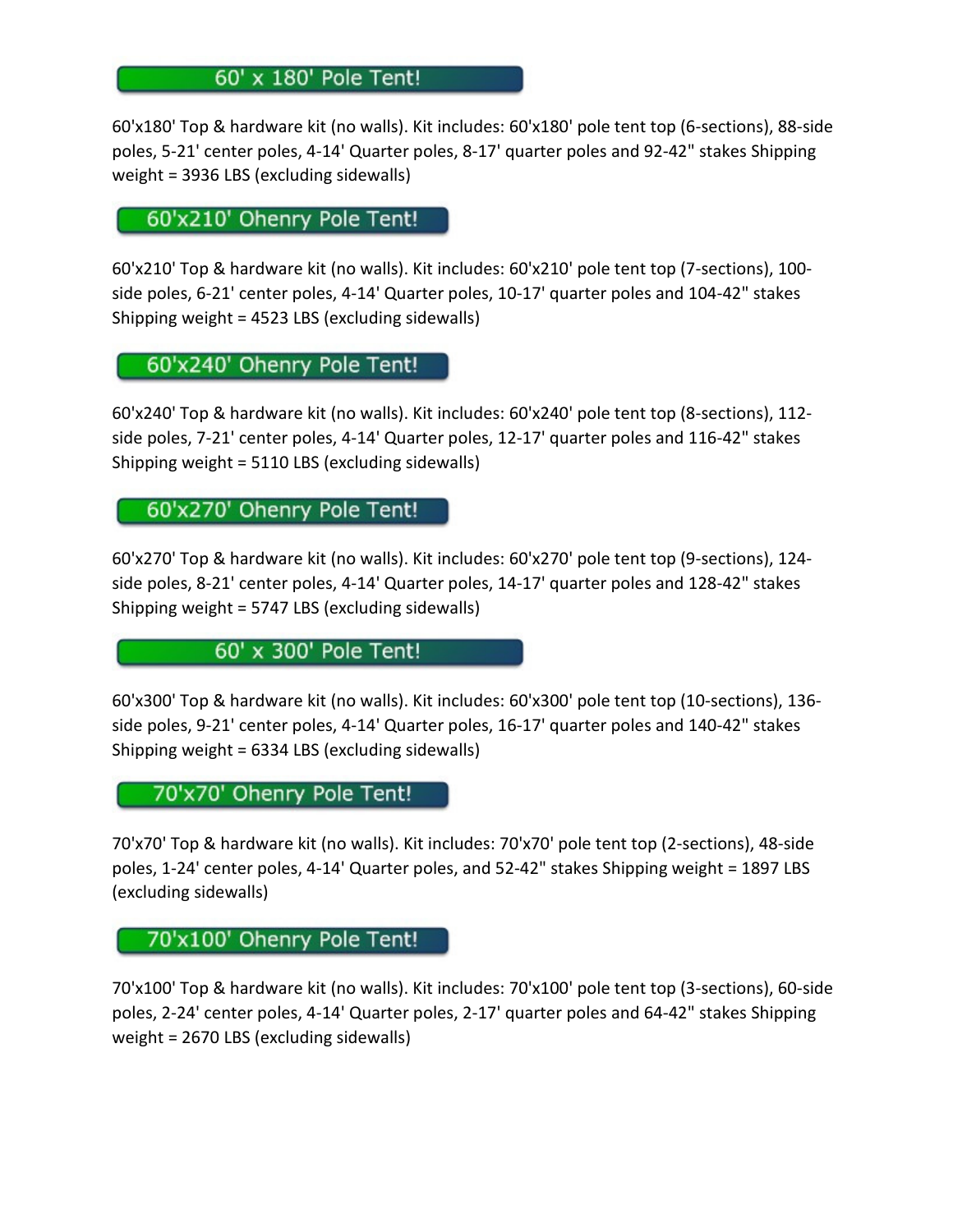# 70'x130' Ohenry Pole Tent!

70'x130' Top & hardware kit (no walls). Kit includes:70'x130' pole tent top (4-sections), 72-side poles, 3-24' c enter poles, 4-14' Quarter poles, 4-17' quarter poles and 76-42" stakes Shipping weight = 3237 LBS (excluding sidewalls)

## 70'x160' Ohenry Pole Tent!

70'x160' Top & hardware kit (no walls). Kit includes: 70'x160' pole tent top (4-sections), 84-side poles, 3-24' center poles, 4-14' Quarter poles, 8-17' quarter poles and 88-42" stakes Shipping weight = 3882 LBS (excluding sidewalls)

## 70'x190' Ohenry Pole Tent!

70'x190' Top & hardware kit (no walls). Kit includes: 70'x190' pole tent top (5-sections), 96-side poles, 4-24' center poles, 4-14' Quarter poles, 6-17' quarter poles and 100-42" stakes Shipping weight = 4527 LBS (excluding sidewalls)

#### 70'x220' Ohenry Pole Tent!

70'x220' Top & hardware kit (no walls). Kit includes: 70'x220' pole tent top (7-sections), 108 side poles, 6-24' center poles, 4-14' Quarter poles, 10-17' quarter poles and 112-42" stakes Shipping weight = 5172 LBS (excluding sidewalls)

#### 70'x250' Ohenry Pole Tent!

70'x250' Top & hardware kit (no walls). Kit includes: 70'x250' pole tent top (8-sections), 120 side poles, 7-24' center poles, 4-14' Quarter poles, 12-17' quarter poles and 124-42" stakes Shipping weight = 5867 LBS (excluding sidewalls)

#### 70'x280' Ohenry Pole Tent!

70'x280' Top & hardware kit (no walls). Kit includes: 70'x280' pole tent top (9-sections), 132 side poles, 8-24' center poles, 4-14' Quarter poles, 14-17' quarter poles and 136-42" stakes Shipping weight = 6512 LBS (excluding sidewalls)

## 80'x80' Ohenry Pole Tent!

80'x80' Top & hardware kit (no walls). Kit includes: 80'x80' pole tent top (2-sections), 56-side poles, 1-24' center poles, 4-16' Quarter poles, 2-18' quarter poles and 60-42" stakes Shipping weight = 2355 LBS (excluding sidewalls)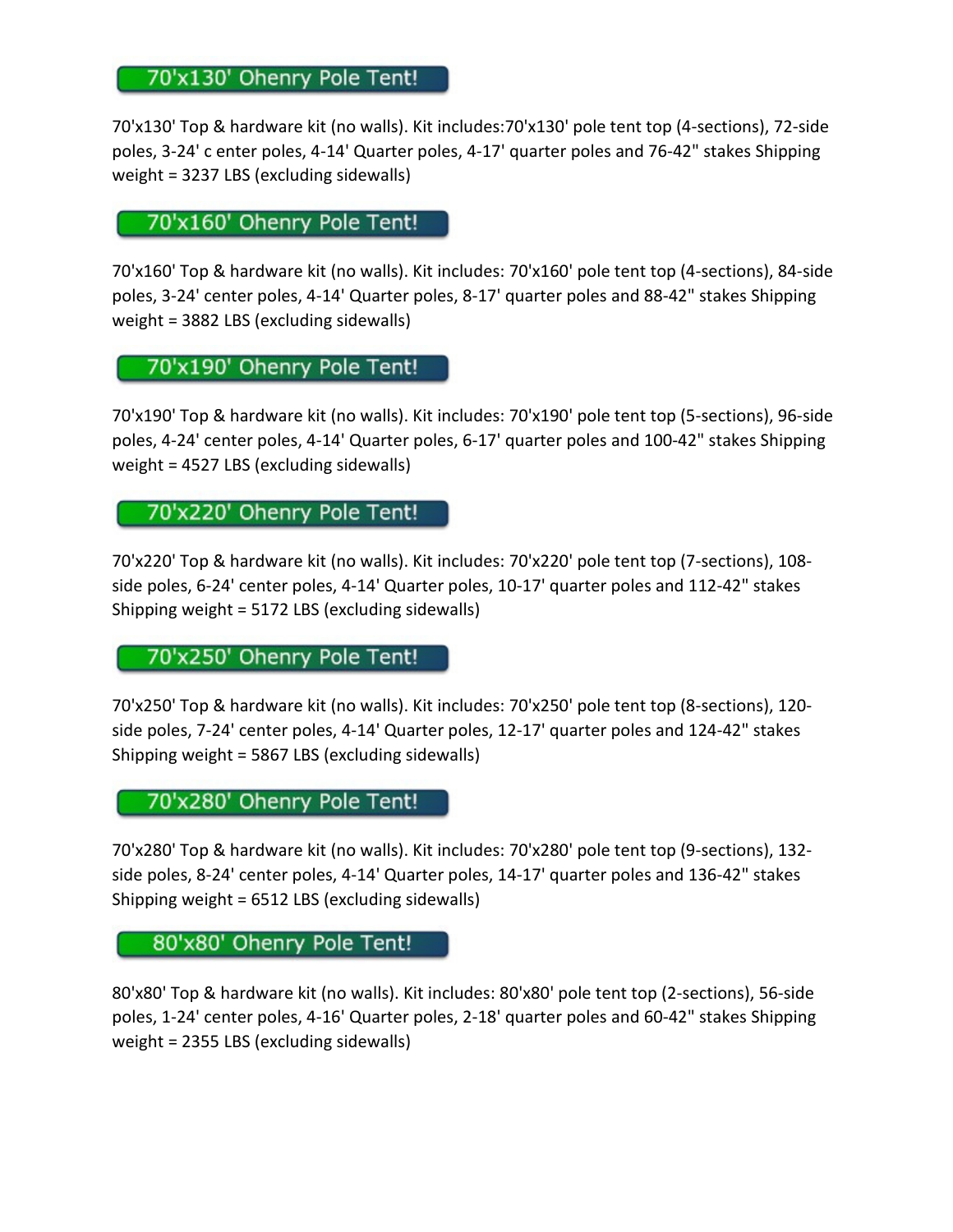# 80'x100' Ohenry Pole Tent!

80'x100' Top & hardware kit (no walls). Kit includes: 80'x100' pole tent top (3-sections), 64-side poles, 2-24' center poles, 4-16' Quarter poles, 4-18' quarter poles and 68-42" stakes Shipping weight = 2944 LBS (excluding sidewalls)

## 80'x120' Ohenry Pole Tent!

80'x120' Top & hardware kit (no walls). Kit includes: 80'x120' pole tent top (4-sections), 72-side poles, 3-24' center poles, 4-16' Quarter poles, 6-18' quarter poles and 76-42" stakes Shipping weight = 3433 LBS (excluding sidewalls)

# 80'x140' Ohenry Pole Tent!

80'x140' Top & hardware kit (no walls). Kit includes: 80'x140' pole tent top (5-sections), 80-side poles, 4-24' center poles, 4-16' Quarter poles, 8-18' quarter poles and 84-42" stakes Shipping weight = 4022 LBS (excluding sidewalls)

#### 80'x160' Ohenry Pole Tent!

80'x160' Top & hardware kit (no walls). Kit includes: 80'x160' pole tent top (6-sections), 88-side poles, 5-24' center poles, 4-16' Quarter poles, 10-18' quarter poles and 92-42" stakes Shipping weight = 4561 LBS (excluding sidewalls)

#### 80'x180' Ohenry Pole Tent!

80'x180' Top & hardware kit (no walls). Kit includes: 80'x180' pole tent top (7-sections), 96-side poles, 6-24' center poles, 4-16' Quarter poles, 12-18' quarter poles and 10-42" stakes Shipping weight = 5100 LBS (excluding sidewalls)

#### 80'x200' Ohenry Pole Tent!

80'x200' Top & hardware kit (no walls). Kit includes: 80'x200' pole tent top (8-sections), 112 side poles, 2-24' center poles, 4-16' Quarter poles, 16-18' quarter poles and 116-42" stakes Shipping weight = 6178 LBS (excluding sidewalls)

## 80'x220' Ohenry Pole Tent!

80'x220' Top & hardware kit (no walls). Kit includes: 80'x220' pole tent top (9-sections), 112 side poles, 2-24' center poles, 4-16' Quarter poles, 16-18' quarter poles and 116-42" stakes Shipping weight = 6178 LBS (excluding sidewalls)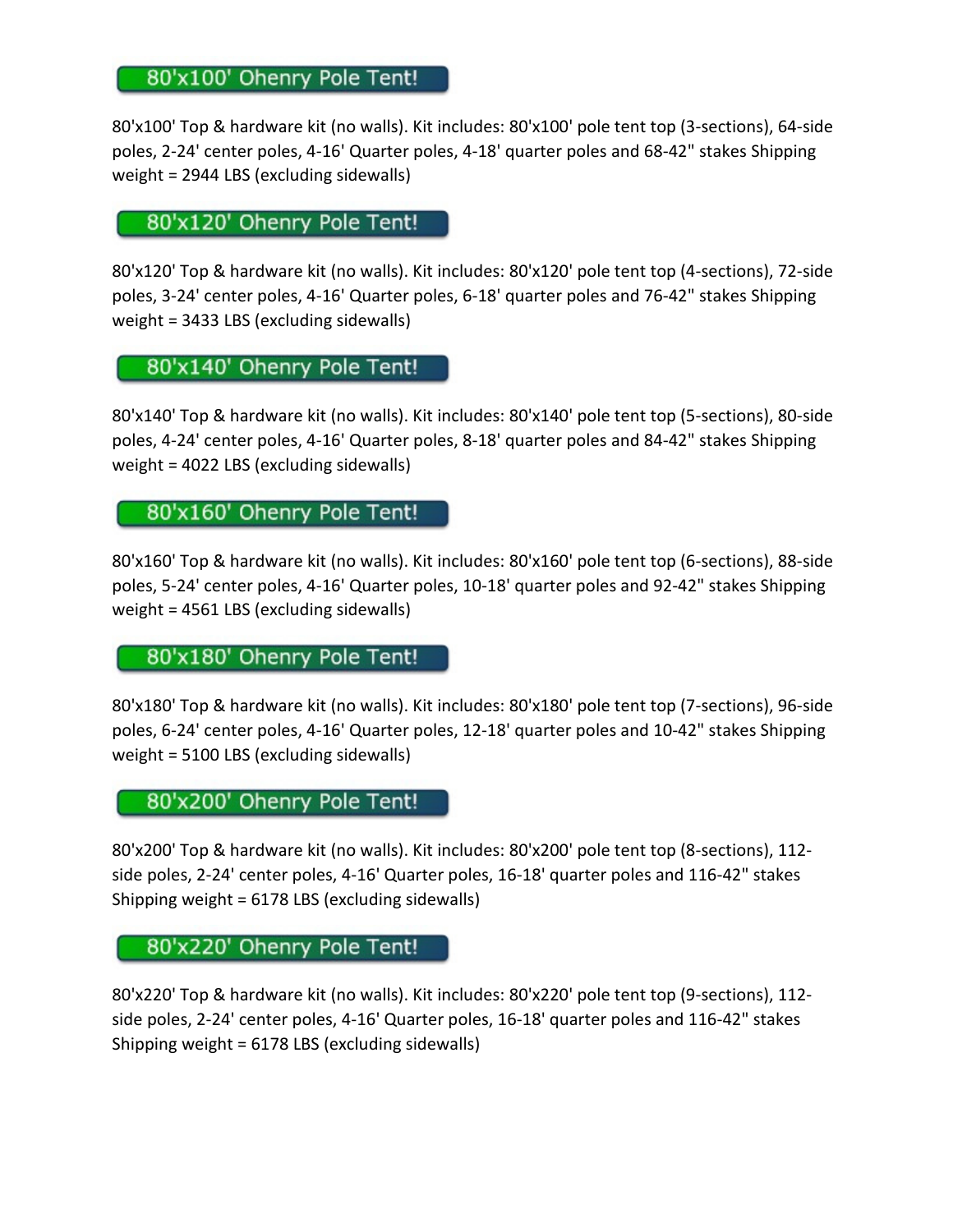## 80'x240' Ohenry Pole Tent!

80'x240' Top & hardware kit (no walls). Kit includes: 80'x240' pole tent top (10-sections), 120 side poles, 9-24' center poles, 4-16' Quarter poles, 18-18' quarter poles and 124-42" stakes Shipping weight = 6717 LBS (excluding sidewalls)

## 80'x260' Ohenry Pole Tent!

80'x260' Top & hardware kit (no walls). Kit includes: 80'x260' pole tent top (11-sections), 128 side poles, 10-24' center poles, 4-16' Quarter poles, 20-18' quarter poles and 132-42" stakes Shipping weight = 7256 LBS (excluding sidewalls)

#### 80'x280' Ohenry Pole Tent!

80'x280' Top & hardware kit (no walls). Kit includes: 80'x280' pole tent top (12-sections), 136 side poles, 11-24' center poles, 4-16' Quarter poles, 22-18' quarter poles and 140-42" stakes Shipping weight = 7795 LBS (excluding sidewalls)

## 80'x300' Ohenry Pole Tent!

80'x300' Top & hardware kit (no walls). Kit includes: 80'x300' pole tent top (13-sections), 144 side poles, 12-24' center poles, 4-16' Quarter poles, 24-18' quarter poles and 148-42" stakes Shipping weight = 8384 LBS (excluding sidewalls

#### 100'x100' Pole Tent!

100'x100' Top & hardware kit (no walls). Kit includes: 100'x100' pole tent top (4-1/2 end sections), 78-side poles, 1-30' center pole, 8-21' Quarter poles, 4-12' quarter poles and 84- 42"x1&1/8" stakes. Shipping weight = 4213 LBS (excluding sidewalls)

## 100'x130' Pole Tent!

100'x130' Top & hardware kit (no walls). Kit includes: 100'x130' pole tent top (4-1/2 end sections + 2-1/2 middle sections), 92-side poles, 2-30' center pole, 12-21' Quarter poles, 4-12' quarter poles and 96-42"x1&1/8" stakes. Shipping weight = 5323 LBS (excluding sidewalls)

#### 100'x160' Pole Tent!

100'x160' Top & hardware kit (no walls). Kit includes: 100'x160' pole tent top (4-1/2 end sections + 4-1/2 middle sections), 104-side poles, 3-30' center pole, 16-21' Quarter poles, 4-12' quarter poles and 108-42"x1&1/8" stakes. Shipping weight = 6598 LBS (excluding sidewalls)